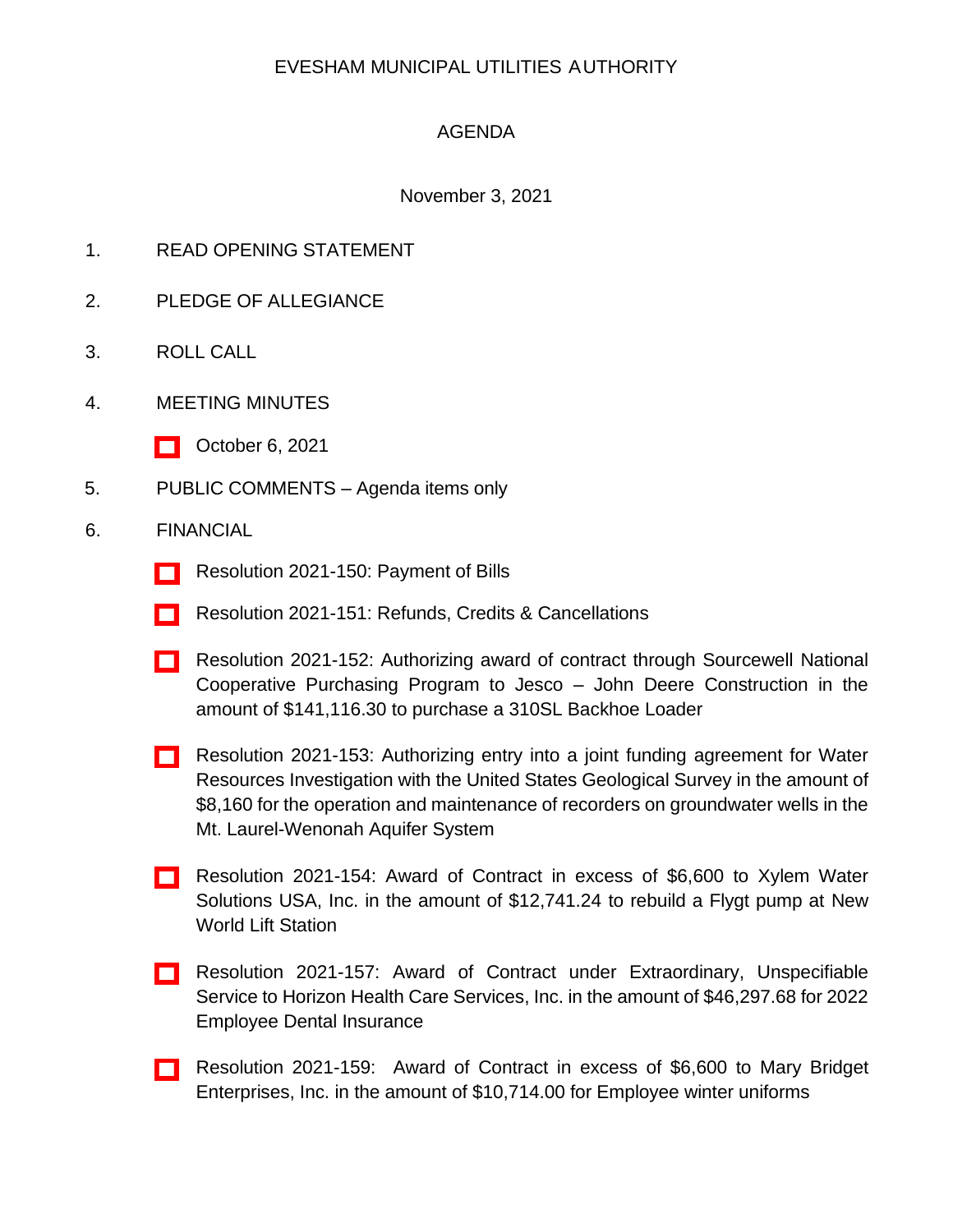- 7. EXECUTIVE DIRECTOR'S REPORT
	- [ ] Potential Violations
- 8. ENGINEER'S REPORT:
	- [ ] Review of Engineer's Status Report
	- [ ] Update: South Side Water Storage Tank
	- [ ] Update: Route 70 Water Main
	- [ ] Update: Route 70 Sewer Main
	- [ ] Update: Elmwood WWTP Resiliency Improvements
	- [ ] Update: Heritage Village (Phase 2) Water Main Replacement
	- [ ] Update: Elmwood Storage Building
	- [ ] Update: Elmwood Tertiary Filter Replacement
		- [\[ \]](http://www.eveshammua.com/wp-content/uploads/2021/10/Resolution-2021-155-MBE-Mark-III-Change-Order-3.pdf) Resolution 2021-155: Approval of Change Order #3 in the amount of \$35,822.79 to MBE Mark III Electric, Inc.
	- [ ] Update: Well No. 7 Building
		- [] Resolution 2021-147: Award of Contract in excess of \$44,000 to Eagle Construction Services in the amount of \$1,949,514.00 for Well No. 7 Building
	- [ ] Update: Greenbrook Drive Water Main Replacement
	- [ ] Update: Defense Drive Water Main Replacement
	- [ ] Update: North Cropwell Sewer Siphon
	- [ ] Update: Kings Grant WWTP Internal Recycle Pipe
	- [ ] Update: Kings Grant Effluent Force Main Replacement
		- [\[ \]](http://www.eveshammua.com/wp-content/uploads/2021/10/Resolution-2021-158-Authorize-advertisement-for-Bids-KG-Effluent-.pdf) Resolution 2021-158: Authorizing advertisement for Kings Grant Effluent Force Main Replacement
	- [ ] Update: Well No. 6 Re-drill
	- [ ] Update: ASR Well No. 13 Treatment Improvements
		- [\[ \]](http://www.eveshammua.com/wp-content/uploads/2021/10/Resolution-2021-156-ASR-Well-No.-13-Change-order4.pdf) Resolution 2021-156: Approval of Change Order #4 in the amount of \$25,765.00 to Eagle Construction Services, Inc.